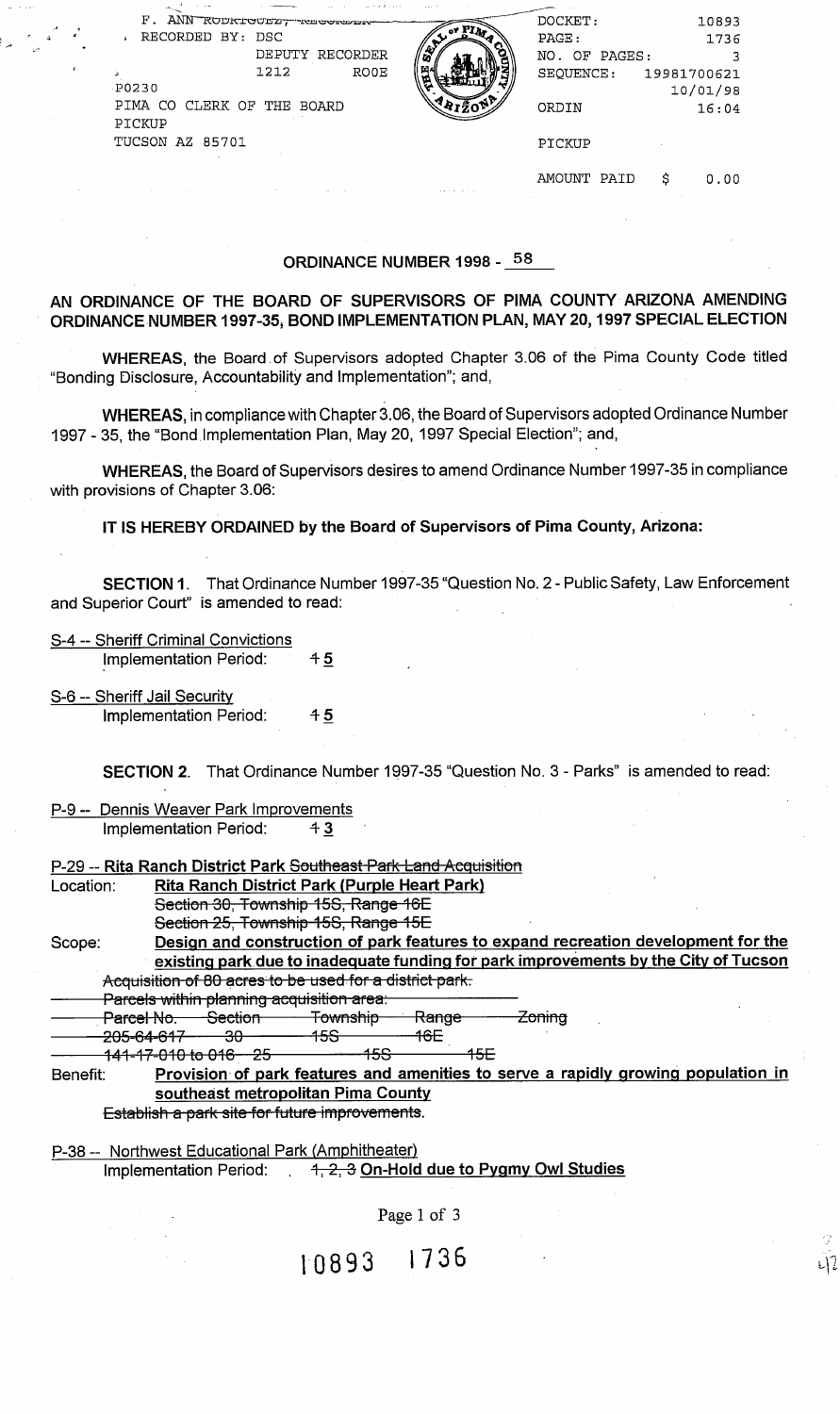#### P-59 -- Tortolita Shooting Range

# Implementation Period: **2** On-Hold due to Pygmy Owl Studies

SECTION 3. That Ordinance Number 1997-35 "Question No. 4 - Sonoran Desert Open Space and Historic Preservation" is amended to read:

SD-11 -- Tortolita Shootinq Range

Implementation Period: 4 On-Hold due to Pygmy Owl Studies

SECTION 4. That Ordinance Number 1997-35 "Question No. 5 - Public Health, Safety, Recreational, and Cultural Facilities" is amended to read:

## L-1 -- Northwest (Amphitheater) (Oro Valley)

Amphitheater School District/Tucson-Pima Library Town of Oro Valley New high school in the vicinity of Naranja and Shannon Site Adjacent to Oro Valley Town Hall

### Bond Funding: \$2,000,000

2.<br>
P-59 - Tortolita Shooting Range<br>
Implementation Period: 2. On-Hold due to Pygmy Owl Studies<br>
SECTION 3. That Ordinance Number 1997-35 "Question No. 4- Sonoran Desert Open S<br>
Islamic SECTION 4. That Ordinance Number 199 Scope: Construction, furnishings and opening collections for a library at the new Amphitheater High to be located on a site adjacent to the Oro Valley Town Hall. A 10,000 square foot **a** Shooting Range<br>
are addition Period: 2. On-Hold due to Pygmy Owl Studies<br>
DN 3. That Ordinance Number 1997-35 'Question No. 4-Sonoran Desert Open Space and<br>
value in Shooting Range<br>
and atom Period: 4. On-Hold due to P school library will be designed for expansion to a 20,000 square foot facility. The school<br>is scheduled for opening in fall 1999. A separate intergovernmental agreement governing<br>the conditions of joint use, collections, a of operation and maintenance costs design and construction of the facility will be executed between the school district and the Tucson/Pima Library District Pima County and the Town of Oro Valley.. **E.59.** - Tortoilla Shooting Renote<br>
implementation Ferindi Shooting Renote<br>
implementation Ferind Shooting Renote<br>
SECTION 3. That Ordination Ferind State to Pygmy Ovi Studies<br>
SECTION 4. The Ordination Ferind State of t oring Range<br>
That Ordinance Mumber 1997-35 "Question No. 5 - Public Health, Safety,<br>
That Ordinance Number 1997-35 "Question No. 5 - Public Health, Safety,<br>
<u>Interlettereft (Oro Valley</u> Town of Oro Valley Town of Oro Valle

the community. This project will provide library services for a rapidly growing area in metropolitan Pima County.

Other Funding:

Implementation Period: 2, **3** 

Maintenance Costs: Costs to be shared with Amphitheater School District, therefore costs should be lower than would be expected for a stand-alone library facility between the Town of Oro Valley and the Tucson/Pima Library District..

SECTION 5. That Ordinance Number 1997-35 "Question No. 7 - Solid Waste Improvements" is amended to read: <sup>1</sup>

SW-1 -- Regional Facility Acquisition and Initial Disposal Cell

Implementation Period: **35** 

SW-2 -- Tangerine Closure Implementation Period: **35** 

Page **2** of **3**